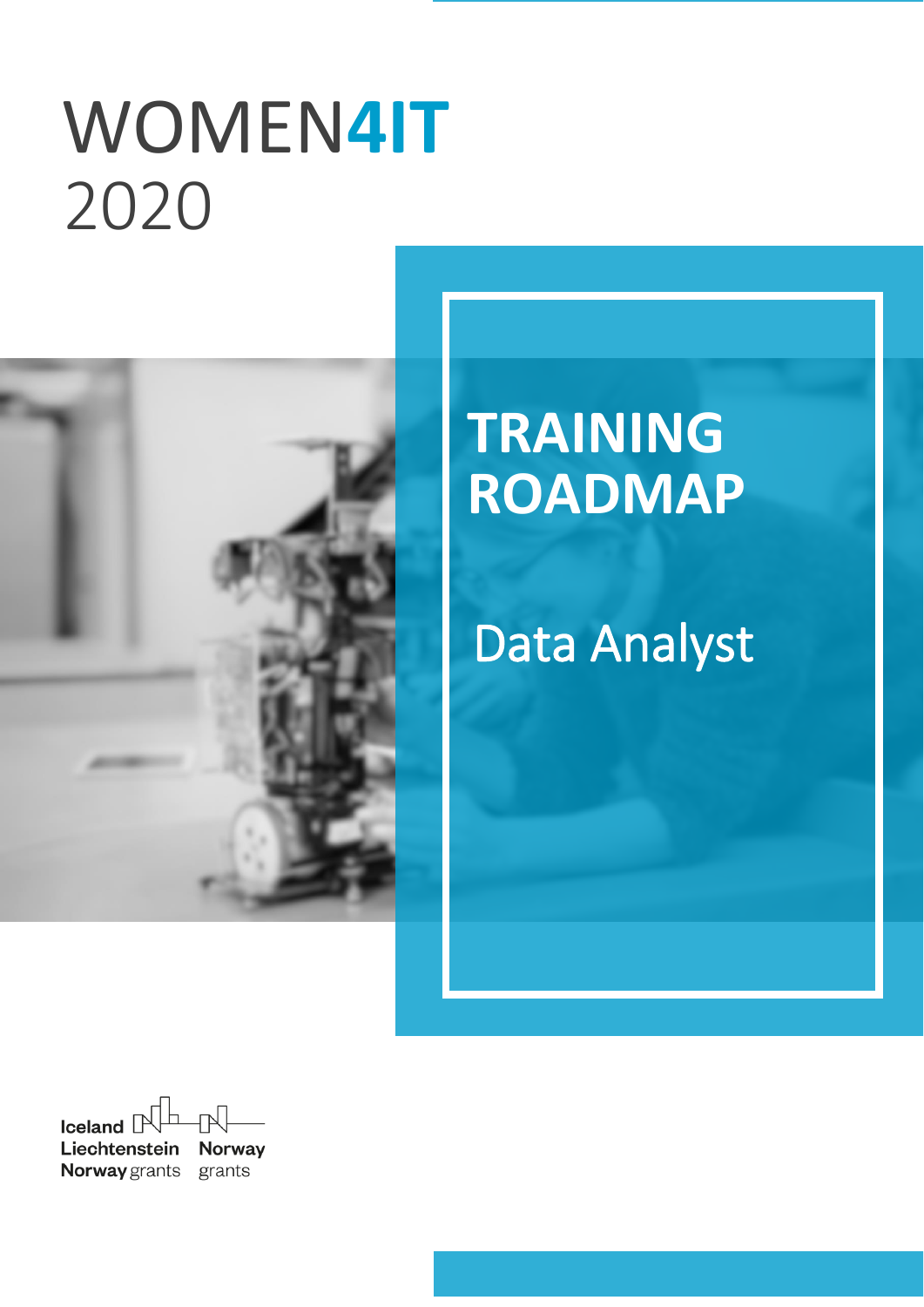**Iceland** Liechtenstein **Norway** grants

About This Training Path

#### **Total Hours**

200

# **Training Objectives**

This training path will introduce you to data management within the business world: how the data is collected, how it is treated, how and where the data is stored and finally how you can obtain valuable information for companies from that data. Practice activities are designed to provide you with the opportunity to gain the skills and knowledge necessary to perform data analysis in a real world environment from the development of applications for the company to building useful reports that support decision making.

# **Upon successful completion of the training you will be able to:**

- Report and develop dashboards.
- Perform analysis using OLAP techniques and other data mining tools.
- Perform BI and BA tasks with packaged solutions, that is, packaged products that perform the analysis processes.

### **Success Criteria**

You are assessed continuously throughout the training, earning badges for every module you successfully complete. You must achieve all badges to successfully complete the training. A minimum attendance rate of 75% is required.

# **Accreditation**

You may qualify, in full or in part, for credits towards future training courses or certification by an awarding body. Your mentor will explain these options to you before you begin.

# **Your Training Roadmap**

Your trainer may conduct a pre-assessment exercise with you to determine your knowledge of the subject and your comfort level with technology. This may be in the form of a short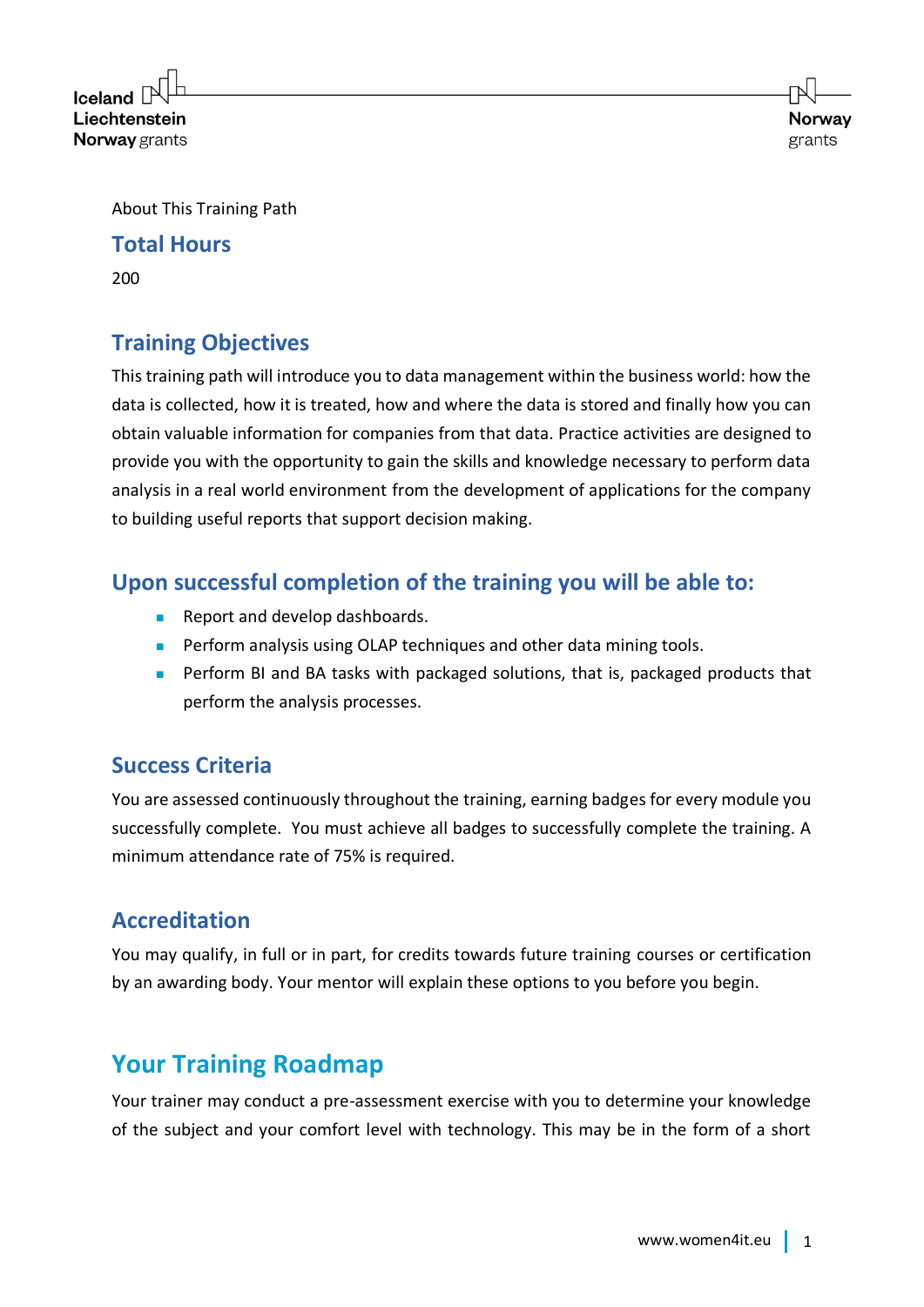online test, a paper survey or informal interview, either 1 to 1 or in a group with your fellow learners. A digital skills introductory course may be recommended for you to help you progress through the training roadmap.

### **UNIT 1 Fundamentals**

#### **Learning Objectives**

- Acquire the necessary knowledge to understand how Information Technology is used in the business world.
- Be familiar with the most common architectures, the functions and the reason for each one.
- Be familiar with the tasks that a worker who performs their duties in each of the different positions that make up the usual universe of a computerized company will be detailed.
- Be able to contextualize the rest of the training and visualize yourself in a future job by performing some of the tasks for which you will be trained at the end of the training.

#### **UNIT 2**

#### **Data Bases**

#### **Learning Objectives**

- Recognise the reality of daily work in a company, from the point of view of the developer of computer applications, but also know the entire universe that makes up the IT infrastructure in a Large Company.
- Understand the different operating systems that will be found in their day to day work, with special emphasis on Linux / Unix which is one of the most used operating systems in the company.
- Be introduced to data modeling techniques and application design using graphical UML modeling tools.